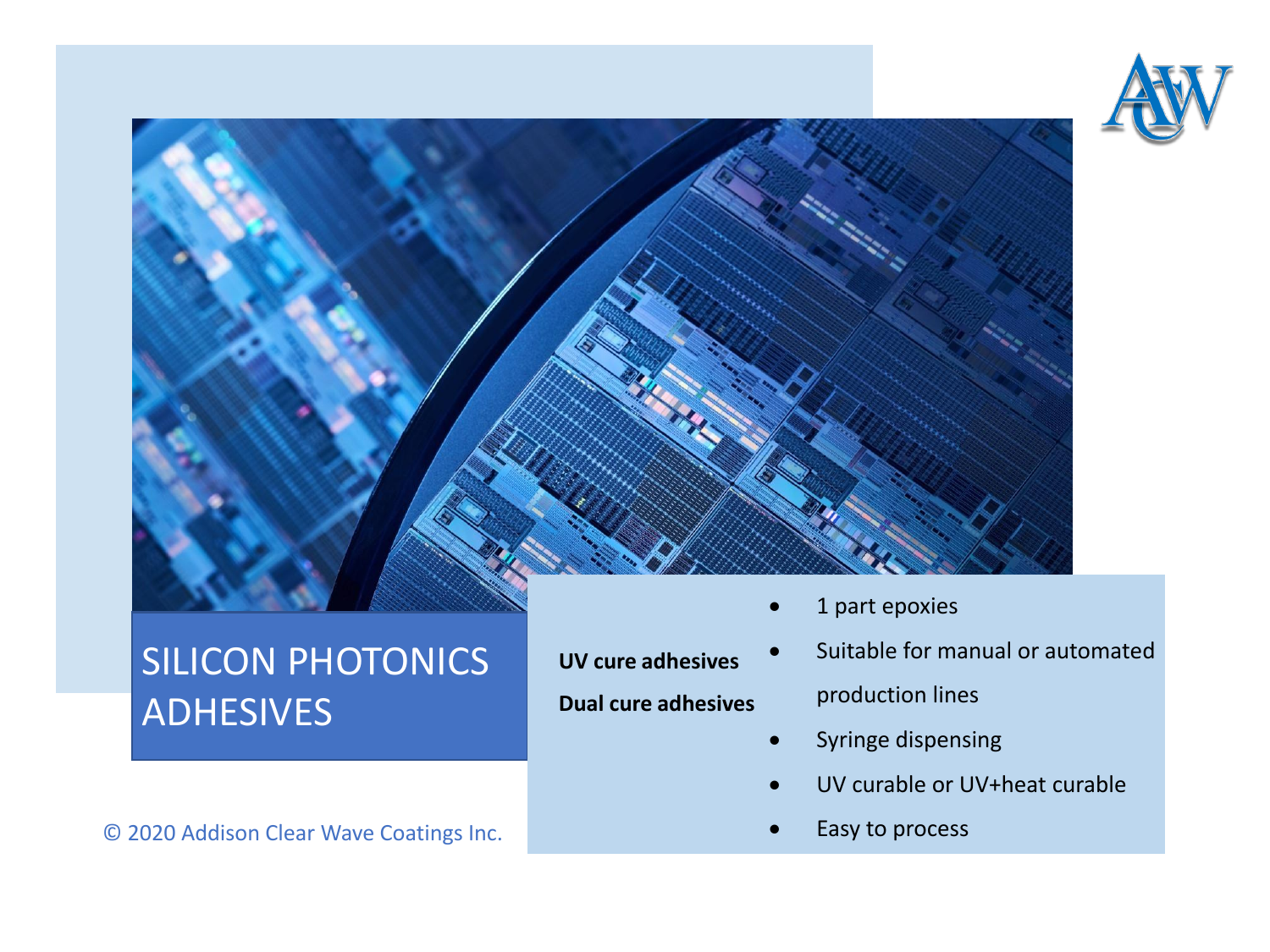Silicon Photonics Packaging Adhesives provide solution to IoT

addisoncw.com

Silicon Photonics is the potential backbone of enterprise communications, servers, wireless distributions, chemical analysis, health, environmental, and chemical monitoring. It is the essence of IoT. The goal of silicon photonics is to develop high-volume, low-cost optical components with silicon as an optical material using standard CMOS processing, the well know and well accepted manufacturing process used for microprocessors and semiconductor devices. Moreover, manufacturing silicon phontonic components in high volume to the specifications needed by optical communications for IoT is cost effective. One of the most challenging tasks for silicon photonic components is packaging with excellent optical interphase for high reliability performances through the lifetime of the components. Silicon photonic packaging engineers need to balance between performance, flexibility and feasibility for package designs. ACW is poised to partner with engineers for successful design of complex packages that are reliable, low cost and scalable. ACW provides a full range of UV and dual-cure adhesives that offer solutions to many bonding tasks from optically clear adhesives for bonding optical fiber to V-groove to thermal conductive dual cure adhesives for underfill. ACW adhesives are low cost, high performance alternatives to laser welding or goldtin soldering.

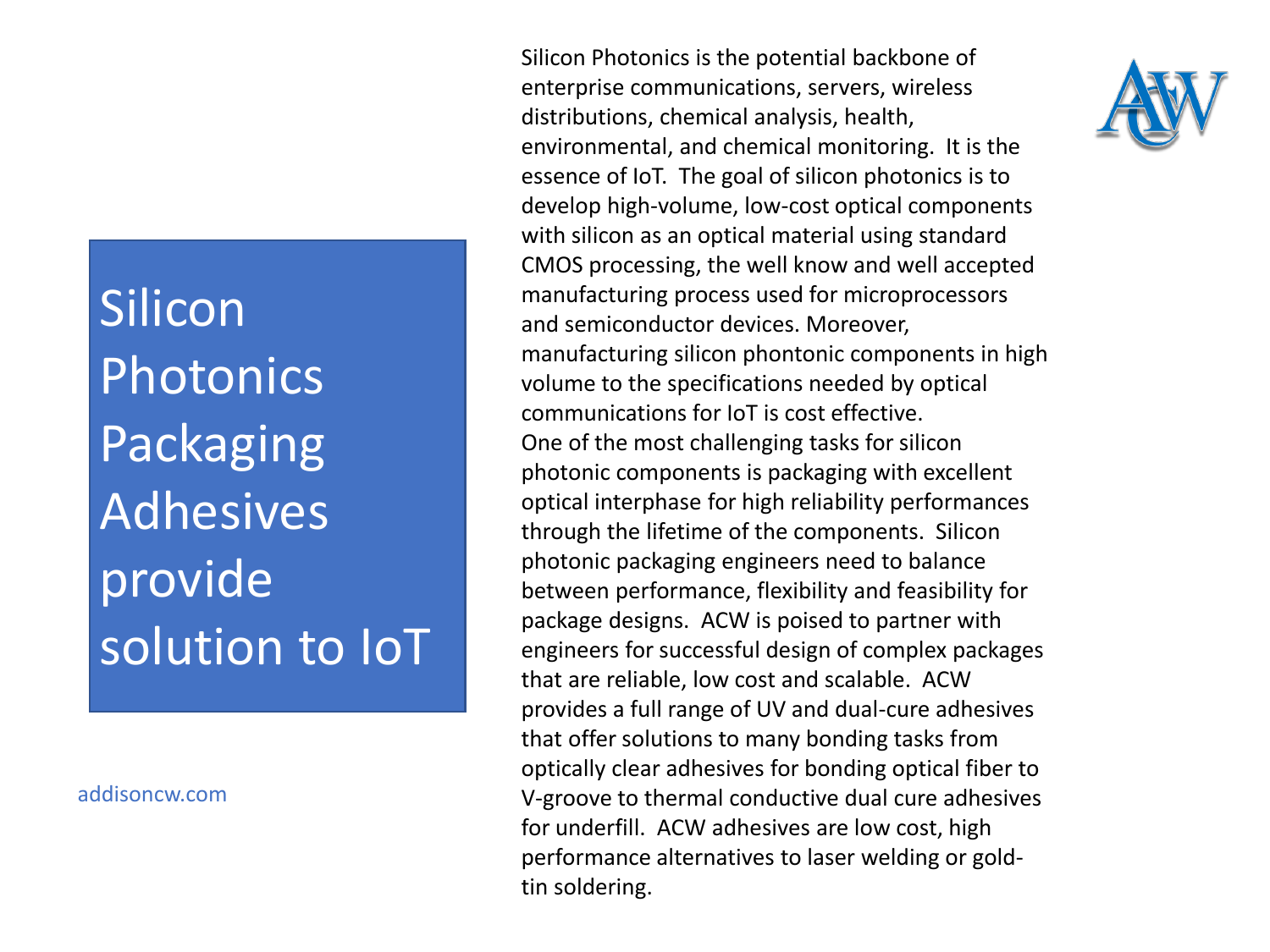







ACW UV or Dual cure adhesives for silicon photonics components for IoT

ACW developed a full line of UV and dual cure adhesives for use in Optoelectronic bonding applications for Telecommunication and silicon photonics packaging applications.







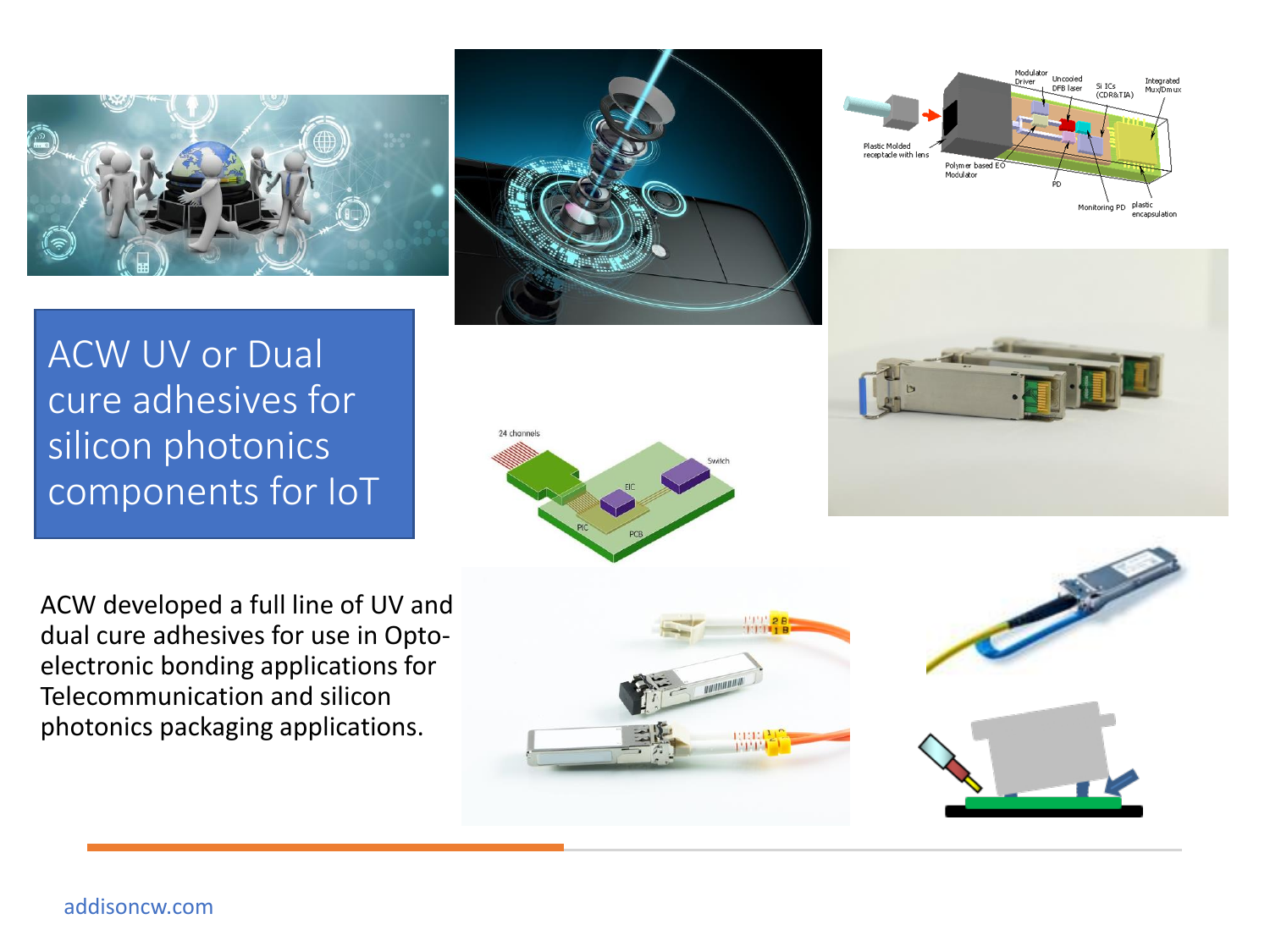#### **Applications**:

- Fibers to V-Grooves
- Active Alignment
- Lens and mirror to housing or PCB
- V-groove butt to chip bonding
- Wafer level packaging and bonding
- Hermetic package sealing
- Waveguides device bonding

#### **Advantages as compared to competitors and other techniques:**

- Solvent free
- Flexible curing processes: UV or UV+heat
- Low outgas: Telcodia GR1221 and MIL STD 883
- No movement in aligned components after reliability testing
- **High yield process** low manufacturing cost
- Long shelf and working life low manufacturing cost
- READY-TO-USE package low manufacturing cost

|                                               | <b>ACA535-AN</b>                                                                          | A539-DM                                                        | A1853-TX                                                           | <b>ACA1855-TX</b>                                                  | A1708-TX                                                           | TCR-1003-R1                                                    |
|-----------------------------------------------|-------------------------------------------------------------------------------------------|----------------------------------------------------------------|--------------------------------------------------------------------|--------------------------------------------------------------------|--------------------------------------------------------------------|----------------------------------------------------------------|
| Typical applications                          | Fiber to V-groove<br>Glass or polymer<br>lid bonding<br>Lens bonding                      | V-groove array butt<br>to chip<br>Packaging                    | Packaging: UV<br>active alignment<br>then heat for<br>shaded areas | Packaging: UV<br>active alignment<br>then heat for<br>shaded areas | Packaging: UV<br>active alignment<br>then heat for<br>shaded areas | Thermal<br>conductive<br>Active alignment<br>Underfill         |
| Base chemistry                                | 1-part epoxy                                                                              | 1-part epoxy                                                   | 1-part epoxy                                                       | 1-part epoxy                                                       | 1-part epoxy                                                       | 1-part epoxy                                                   |
| <b>Active Alignment</b>                       | By UV                                                                                     | By UV                                                          | By UV                                                              | By UV                                                              | By UV                                                              | By UV                                                          |
| Cure in shaded area                           | No                                                                                        | Yes, by heat                                                   | Yes, by heat                                                       | Yes, by heat                                                       | Yes, by heat                                                       | Yes, by heat                                                   |
| Curing<br>LED-365 nm or<br>UV-A light source  | UV: $10$ J/cm <sup>2</sup><br>(heat - 80 °C/60<br>minutes, heat cure<br>step is optional) | $UV + heat$ :<br>$10$ J/cm <sup>2</sup> + 100<br>°C/60 minutes | $UV + heat$ :<br>$3$ J/cm <sup>2</sup> + 80-85<br>°C/60 minutes    | $UV + heat$ :<br>10 J/cm <sup>2</sup> + 80-85<br>°C/60 minutes     | $UV + heat$ :<br>$10$ J/cm <sup>2</sup> + 150<br>°C/60 minutes     | $UV + heat$ :<br>$10$ J/cm <sup>2</sup> + 150<br>°C/60 minutes |
| Depth of UV cure<br>(micron)                  | 2,000                                                                                     | 1,000                                                          | 250                                                                | 750                                                                | 750                                                                | 200 micron                                                     |
| Viscosity (mPa.s or<br>cps at $25^{\circ}$ C) | 4,000                                                                                     | 2,000                                                          | 65,000 @ 10/s,<br>thixotropic index: 7                             | 65,000 @ 10/s,<br>thixotropic index: 7                             | 13,000 @ 10/s,<br>thixotropic index: 2                             | 10,000 @ 10/s,<br>thixotropic index: 2                         |
| <b>Glass Transition</b><br>temperature, Tg °C | 170                                                                                       | 145                                                            | 165                                                                | 180                                                                | 168                                                                | 166                                                            |
| Young's modulus,<br>MPa                       | 2,300                                                                                     | 2,300                                                          | 2,000                                                              | 2,000                                                              | 3,300                                                              | 15,900                                                         |
| Operating<br>temperature, °C                  | $-60$ to $180$                                                                            | $-60$ to $180$                                                 | -40 to 150                                                         | -40 to 150                                                         | $-60$ to $200$                                                     | -40 to 150                                                     |



### ACW UV or Dual cure adhesives for silicon photonics components for IoT

addisoncw.com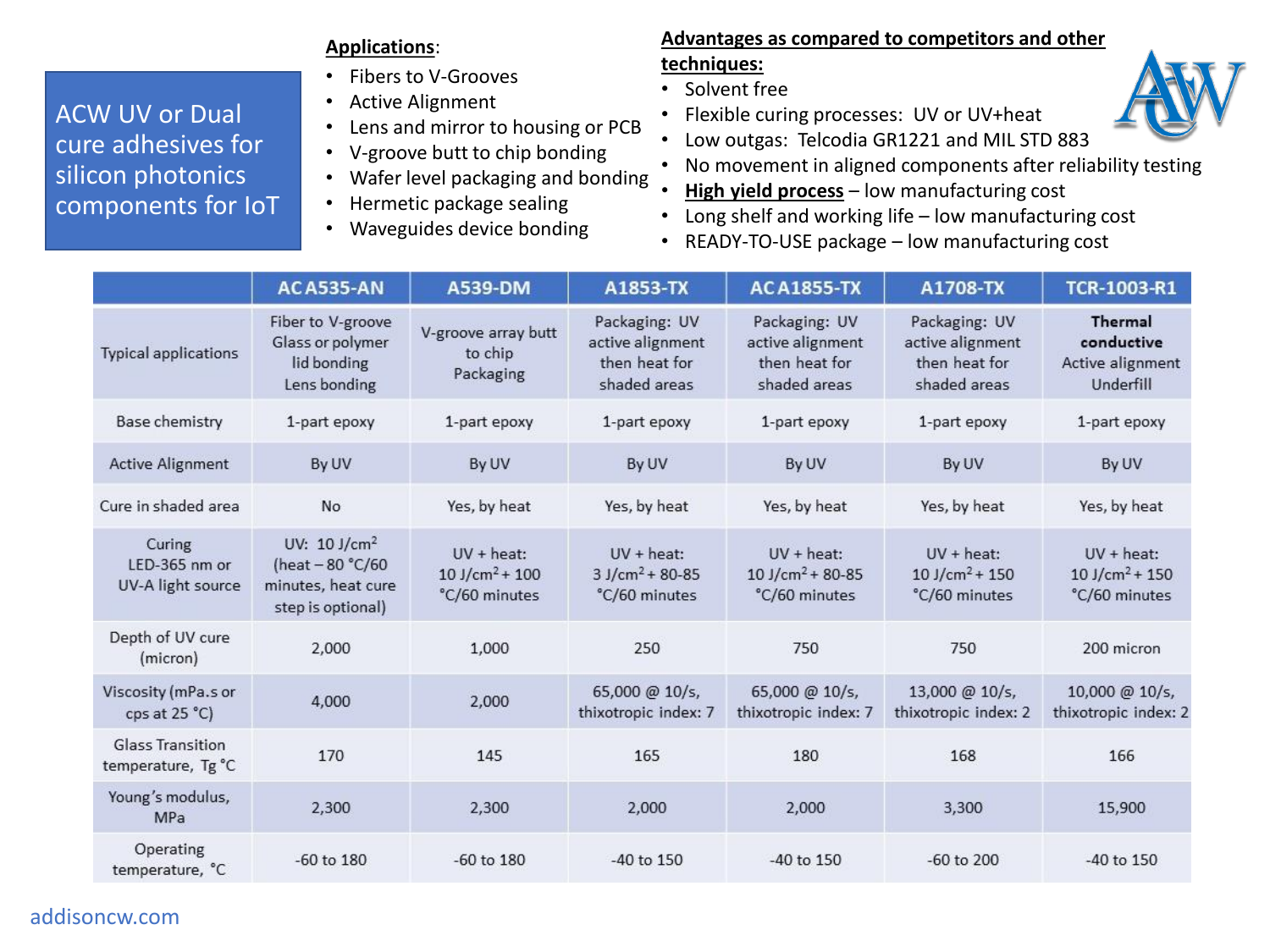

# **Contact** Information for USA

Chau Ha, Ph. D. [cha@addisoncw.com](mailto:cha@addisoncw.com) Addison Clear Wave Coatings, Inc. 3555 Legacy Blvd, St. Charles, IL 60174 USA Tel: +1 630 444 1658

Robert Smith [RSmith@addisoncw.com](mailto:cha@addisoncw.com) Addison Clear Wave Coatings, Inc. 3555 Legacy Blvd, St. Charles, IL 60174 USA Tel: +1 630 444 1658

addisoncw.com